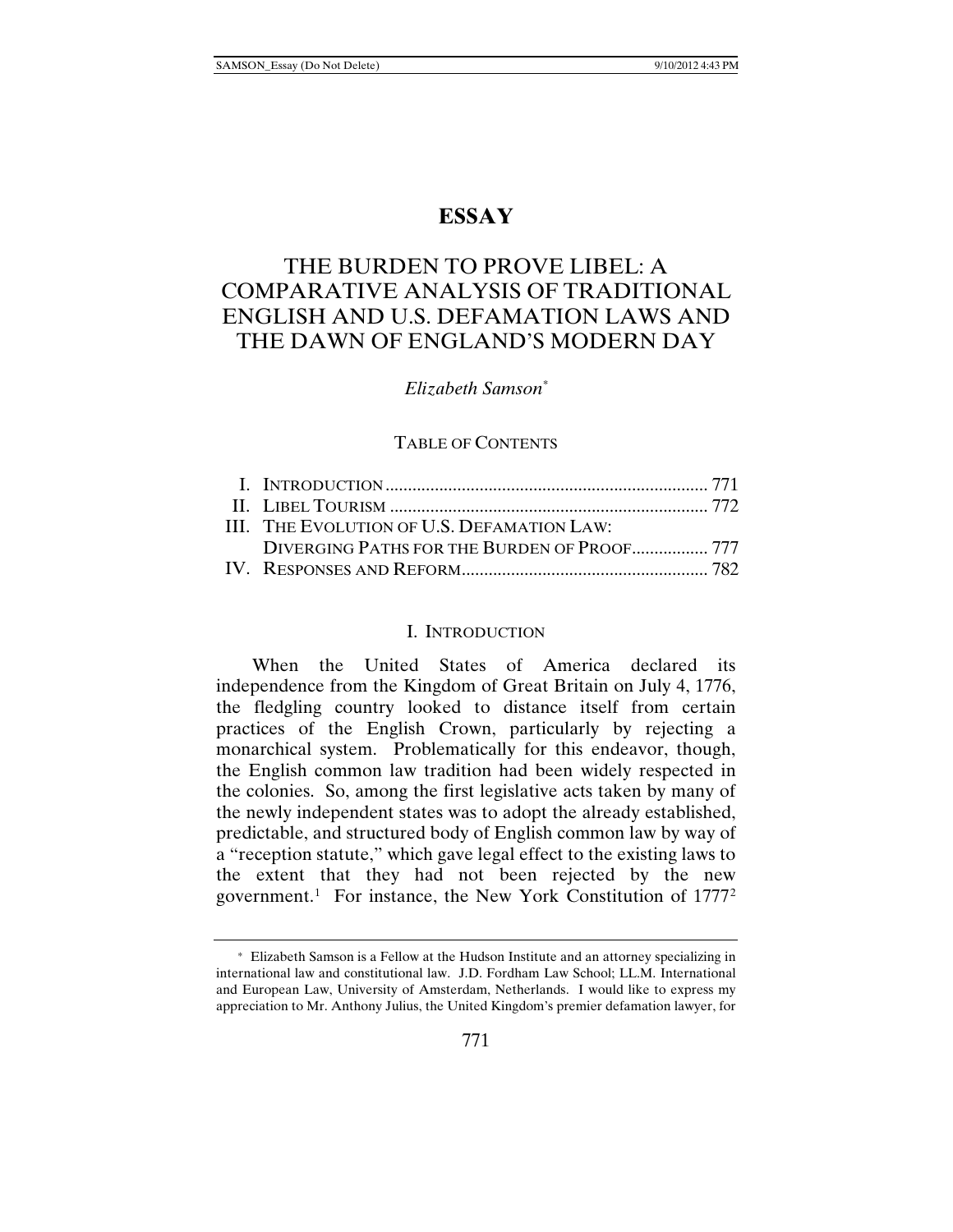#### states:

[S]uch parts of the common law of England, and of the statute law of England and Great Britain, and of the acts of the legislature of the colony of New York, as together did form the law of the said colony on the 19th day of April, in the year of our Lord one thousand seven hundred and seventy-five, shall be and continue the law of this State, subject to such alterations and provisions as the legislature of this State shall, from time to time, make concerning the same. $3$ 

The Treaty of Paris was signed on September 3, 1783,<sup>[4](#page-1-1)</sup> marking the end of the American Revolutionary War, with the United States of America officially and formally gaining its sovereignty and independence from Great Britain. Despite this separation, the legal traditions of the two countries remain very similar to this day. However, with respect to the common law of defamation, U.S. laws have evolved on a drastically different path.

#### <span id="page-1-3"></span>II. LIBEL TOURISM

In recent years, England's centuries-old (and arguably antiquated) libel statute has caused significant hardship for those trying to exercise their right to free speech because of an increase in "libel tourism"—the practice of international forum shopping for defamation cases. Under English law, a libel defendant is guilty until proven innocent.[5](#page-1-2) This presumption has resulted in a disproportionate number of libel cases both from British citizens

his friendship, insight and wisdom. I would also like to acknowledge the affirmation and support of Mr. Daniel Kornstein, an outstanding defamation lawyer and friend who has fearlessly stood at the forefront of the American libel reform campaign. Thank you to my research assistant, Isaac Glovinsky, for his thorough and diligent work. The genesis of this Essay arose from my writings on libel tourism which inspired and led to the introduction of the Libel Terrorism Protection Act in New York State in 2007–2008.

<sup>1</sup> KENNETH J. VANDEVELDE, THINKING LIKE A LAWYER: AN INTRODUCTION TO LEGAL REASONING 10 (1996). *See also* READINGS IN AMERICAN LEGAL HISTORY 424 (Mark de Wolfe Howe ed., 2001).

<sup>2</sup> N.Y. CONST. of 1777, *reprinted in* 5 THE FEDERAL AND STATE CONSTITUTIONS, COLONIAL CHARTERS, AND OTHER ORGANIC LAWS OF THE STATES, TERRITORIES, AND COLONIES NOW OR HERETOFORE FORMING THE UNITED STATES OF AMERICA 2623 (Francis Newton Thorpe ed., 1909).

<sup>3</sup> *Id.* art. XXXV, at 2635.

<sup>4</sup> Definitive Treaty of Peace, U.S.-Gr. Brit., Sept. 3, 1783, 8 Stat. 80.

<span id="page-1-2"></span><span id="page-1-1"></span><span id="page-1-0"></span><sup>5</sup> ENGLISH PEN & INDEX ON CENSORSHIP, FREE SPEECH IS NOT FOR SALE: THE IMPACT OF ENGLISH LIBEL LAW ON FREEDOM OF EXPRESSION 2 (2009), http://libel reform.org/reports/LibelDoc\_MedHiRes.pdf.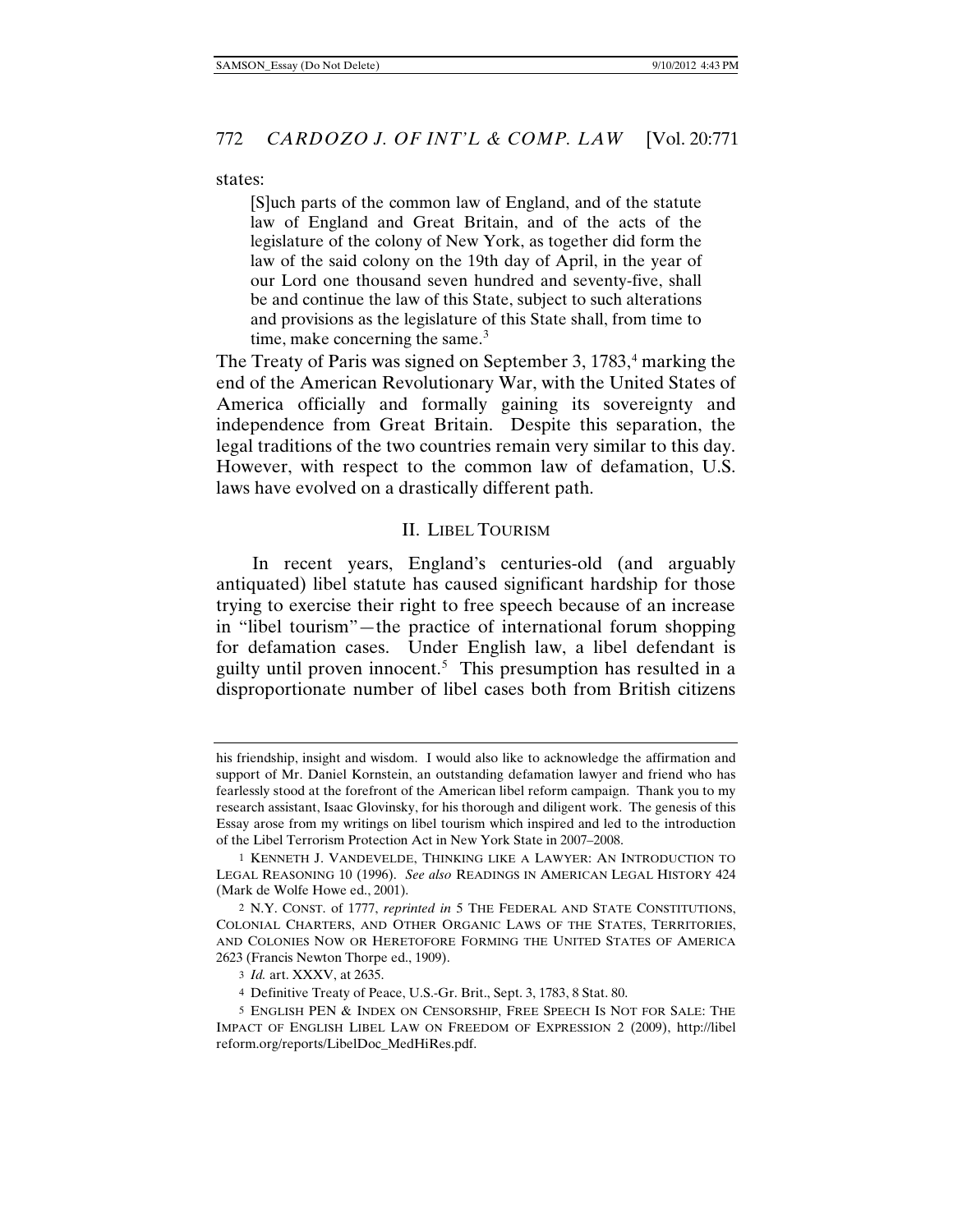and "libel tourists" who sue their critics in London.<sup>[6](#page-2-0)</sup> Libel tourism is threatening because libel tourists know that forcing the defendant to prove his innocence may lead to a retraction of the alleged libel and discourage other writers from publishing similar statements.<sup>[7](#page-2-1)</sup> This is known as the "chilling effect" on free speech and investigative journalism, $\delta$  a term derived from the landmark U.S. First Amendment case of *New York Times Co. v. Sullivan*. [9](#page-2-3)

<span id="page-2-7"></span>Libel tourism to common law countries is not an entirely new phenomenon.[10](#page-2-4) As early as 1959, the American musician Liberace, chose to sue the *Daily Mirror* in the United Kingdom for allegedly publishing an untrue statement about him. The British court awarded him £8,000 (\$22,400)—the largest libel settlement ever awarded up to that time.<sup>11</sup> More recently in 2000, a Russian businessman sued New York-based *Forbes* magazine in London and the dispute was ultimately settled with the magazine retracting the allegedly libelous claims.<sup>[12](#page-2-6)</sup> In 2003, Dow Jones was sued by a businessman in Australia (a common law country), and lost, even though the alleged libel was posted on a website originating in the

<span id="page-2-0"></span><sup>6</sup> *See* Press Release, Sweet & Maxwell, Number of Terrorism-Related Defamation Cases Almost Triples in a Year (July 26, 2007), http://www.sweetandmaxwell .co.uk/aboutus/press-releases/260707.pdf.

<span id="page-2-1"></span><sup>7</sup> *Contra* David Partlett & Barbara McDonald, *International Publications and Protection of Reputation: A Margin of Appreciation but Not Subservience?*, 62 ALA. L. REV. 477, 479 (2011) (attempting to paint the existence of the libel tourist in a more favorable light, as someone who encourages legal scholars to engage in a "comparative law scholarly exchange").

<span id="page-2-2"></span><sup>8</sup> *See* Alan Dershowitz & Elizabeth Samson, *The Chilling Effect of 'Lawfare' Litigation*, GUARDIAN (U.K.) COMMENT IS FREE BLOG (Feb. 9, 2010, 8:30 AM), http://www.guardian.co.uk/commentisfree/libertycentral/2010/feb/09/libel-reform-radical-is lamic-groups. *See also* James Chapman, *Libel Reforms 'Do Not Go Far Enough' to Protect Free Speech: MPs Worried Firms Flex Financial Muscle to Gag Opponents*, DAILY MAIL (U.K.) (Oct. 19 2011), http://www.dailymail.co.uk/news/article-2050718/Libel-lawreforms-far-protect-free-speech.html.

<span id="page-2-3"></span><sup>9</sup> 376 U.S. 254, 300 (1964) (Goldberg, J., concurring) ("The opinion of the Court conclusively demonstrates the *chilling effect* of the Alabama libel laws on First Amendment freedoms . . . ." (emphasis added)).

<span id="page-2-4"></span><sup>10</sup> *See* Elizabeth Samson, *Libel Tourism is Real*, GLOBAL POLITICIAN (May 11, 2008), http://www.globalpolitician.com/24708-libel-laws.

<span id="page-2-5"></span><sup>11</sup> *Liberace Wins Libel Suit: Writer's Slur Costs \$22,400*, ASSOCIATED PRESS, June 17, 1959, *available at* http://news.google.com/newspapers?nid=2206&dat=19590617&id=HXh VAAAAIBAJ&sjid=Jz8NAAAAIBAJ&pg=2561,512320; *see also* Ben Welter, *Thursday, June 18, 1959: Liberace Wins Libel Suit*, STAR TRIB. (Minn.) YESTERDAY'S NEWS BLOG (Feb. 6, 2006, 1:28 AM), *available at* http://blogs2.startribune.com/blogs/oldnews/ archives/70.

<span id="page-2-6"></span><sup>12</sup> Berezovsky v. Michaels, [2000] UKHL 25 (appeal taken from Eng.).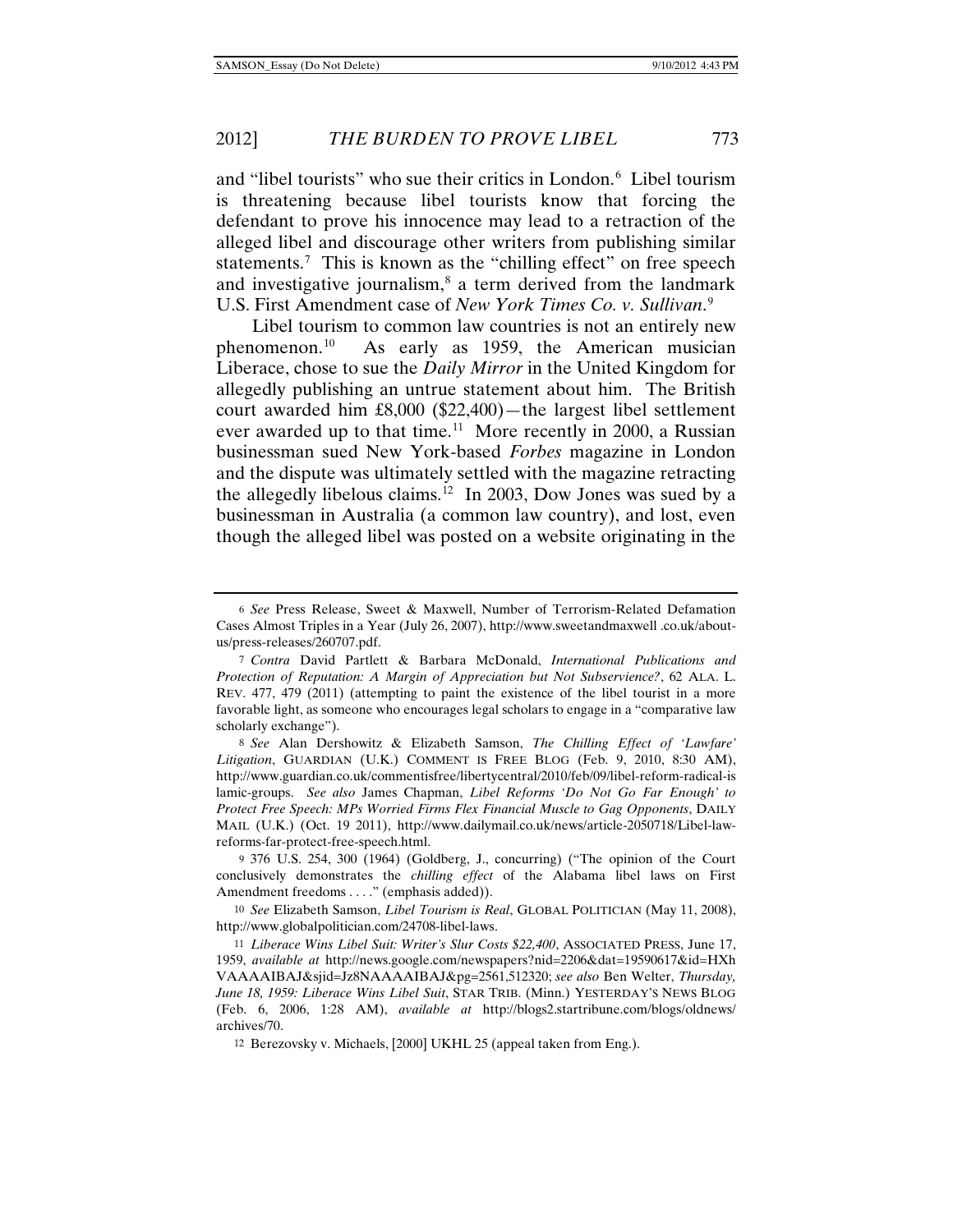#### <span id="page-3-6"></span>United States.[13](#page-3-0)

Although the practice of libel tourism has existed for some time, American efforts since 2008 to shield its citizens from libel tourism via monumental legislation has created "'international embarrassment' that sees rich and powerful foreigners flocking to [English] courts to silence critics."[14](#page-3-1) This has led to an unforeseen backlash against England, the severity of which has yielded significant parliamentary efforts to reform English libel laws.

In January 2008, the New York State Legislature took action to protect one of its own citizens and safeguard Americans from the dangers of libel tourism. In response to a December 2007 article entitled *Last Stop on the Libel Tour*, [15](#page-3-2) which discussed the case of an American writer with a *de minimis* connection to England who was convicted of libel *in absentia* by the English High Court, two New York legislators—Assemblyman Rory Lancman and New York State Senator Dean Skelos—introduced the Libel Terrorism Protection Act.[16](#page-3-3) The Act amended New York's longarm statute to close a loophole in the law that previously prevented the courts from taking action to protect its citizens.[17](#page-3-4)  The Court of Appeals of New York had rejected the writer's petition to prevent enforcement of the English judgment, not based on the merits, but because personal jurisdiction in New York did not extend to the foreign party, or "non-domiciliary," and there was no law from which the court could derive its authority.[18](#page-3-5) Since the foreign law upon which the English court based its ruling offered less protection than the free speech

<span id="page-3-0"></span><sup>13</sup> *Dow Jones & Co. Inc. v Gutnick* (2002) 210 CLR 575 (Austl.). *See also* David F. Partlett, *The Libel Tourist and the Ugly American: Free Speech in an Era of Modern Global Communications*, 47 U. LOUISVILLE L. REV. 629, 632 (2009).

<sup>14</sup> Chapman, *supra* not[e 8.](#page-2-7)

<span id="page-3-2"></span><span id="page-3-1"></span><sup>15</sup> Elizabeth Samson, *Last Stop on the Libel Tour*, JEWISH WK. (N.Y.C.) (Dec. 5, 2007), http://www.thejewishweek.com/editorial\_opinion/opinion/last\_stop\_libel\_tour. *See also* Elizabeth Samson, *Uniting to Protect the First Amendment*, JEWISH WK. (N.Y.C.) (May 2, 2008), http://www.thejewishweek.com/editorial\_opinion/opinion/uniting\_protect\_ first\_amendment (discussing the genesis of the Libel Terrorism Protection Act as being inspired by the article *Last Stop on the Libel Tour*).

<span id="page-3-3"></span><sup>16</sup> Libel Terrorism Protection Act, 2008 N.Y. Sess. Laws 586 (McKinney) (codified at N.Y. C.P.L.R. 302, 5304 (McKinney 2011)).

<span id="page-3-4"></span><sup>17</sup> *See* Sarah Staveley-O'Carroll, Note, *Libel Tourism Laws: Spoiling the Holiday and Saving the First Amendment?*, 4 N.Y.U. J.L. & LIBERTY 252, 276 (2009).

<span id="page-3-5"></span><sup>18</sup> Ehrenfeld v. Bin Mahfouz, 881 N.E.2d 830 (N.Y. 2007), *aff'd*, 518 F.3d 102 (2d Cir. 2008). The case was certified to the New York Court of Appeals from the United States Court of Appeals for the Second Circuit. Ehrenfeld v. Mahfouz, 489 F.3d 542 (2d Cir. 2007).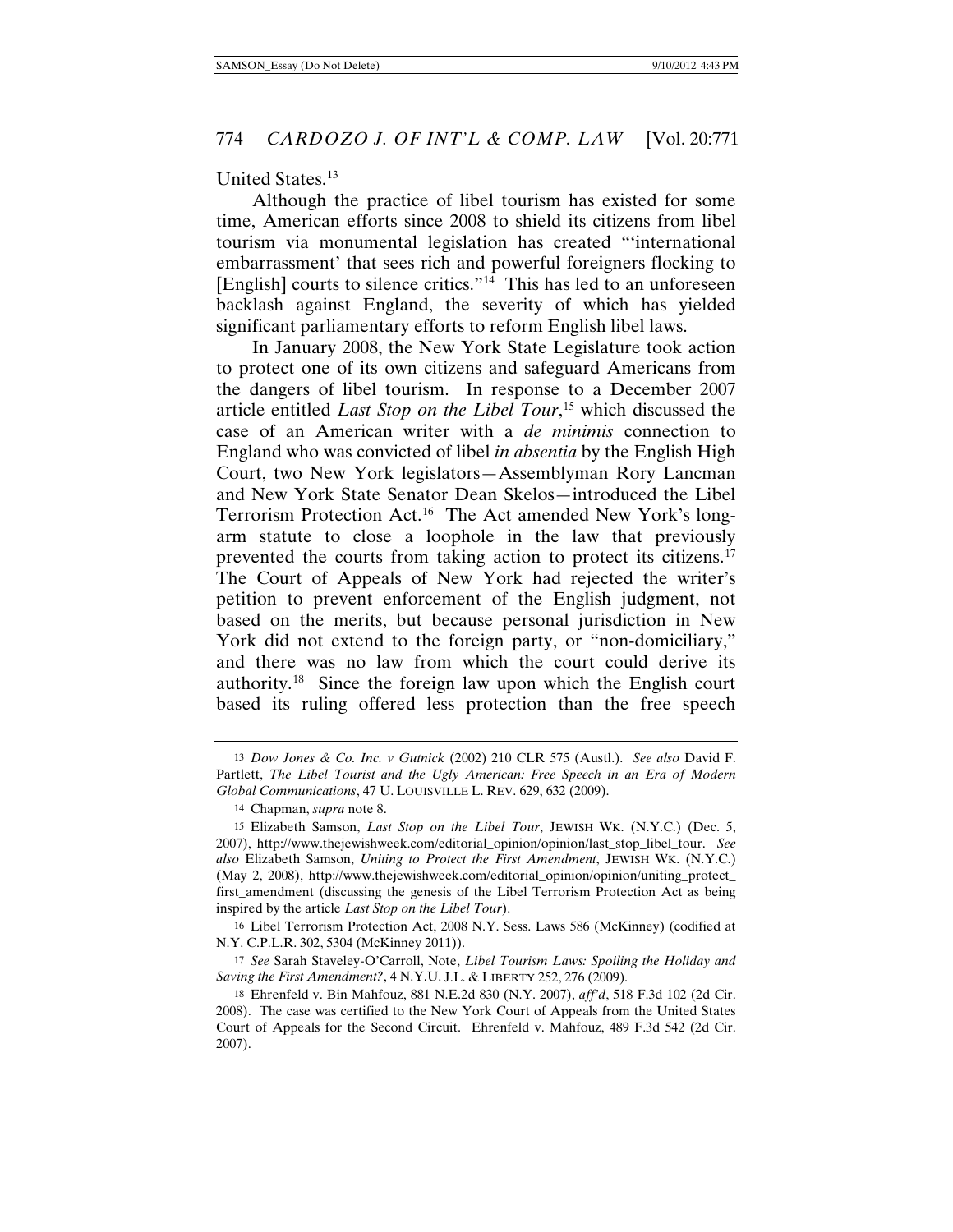guarantees of the U.S. Constitution, the new legislation gave New York courts the teeth they needed to protect New York State citizens. On April 30, 2008, New York Governor David Paterson enacted the Libel Terrorism Protection Act, recognizing the danger posed to Americans' constitutional free speech rights in the face of libel tourism.<sup>[19](#page-4-0)</sup>

The Libel Terrorism Protection Act served as the prototype for federal legislation called the Free Speech Protection Act introduced in 2008 in the 110th Congress.[20](#page-4-1) Though the bill had support in both houses of the U.S. Congress, it failed to gain traction and did not pass. However, in 2009, a revised version of the bill was introduced in the 111th Congress under the title Securing the Protection of our Enduring and Established Constitutional Heritage (SPEECH) Act. [21](#page-4-2) This version gained wide support, passed both houses of Congress, and was signed into law by President Barack Obama on August 10, 2010.<sup>[22](#page-4-3)</sup>

In parallel to the legislative measures under way in the United States, English PEN and Index on Censorship issued a report in November 2009 entitled *Free Speech Is Not For Sale: The Impact of English Libel Law on Freedom of Expression*, which warned that England ran the risk of becoming a 'global pariah' because libel tourism threatens free speech.<sup>23</sup> Since that time, several measures have been suggested for amendment, such as reducing fees lawyers can claim under conditional fee agreements, expanding the definition of "fair comment," and strengthening the public interest defense.<sup>[24](#page-4-5)</sup> In his endorsement of libel reform legislation in 2009, U.K. Justice Secretary Jack Straw warned that fees for defamation lawyers "seem to . . . incentivis[e] 'libel

<span id="page-4-0"></span><sup>19</sup> *See Attorney Instrumental in Libel Terrorism Protection*, JEWISH WK. (N.Y.C.) (May 7, 2008), http://www.thejewishweek.com/news/new\_york/attorney\_instrumental\_libel\_ter rorism\_protection.

<span id="page-4-1"></span><sup>20</sup> Free Speech Protection Act of 2008, H.R. 5814, 110th Cong. (2008); S. 2977, 110th Cong. (2008).

<span id="page-4-2"></span><sup>21</sup> Securing the Protection of our Enduring and Established Constitutional Heritage (SPEECH) Act, 28 U.S.C.A. §§ 4101-4105 (West 2010).

<span id="page-4-3"></span><sup>22</sup> *See* Press Release, White House, Statement by the Press Secretary on H.R. 2765, H.R. 5874 and S. 1749 (Aug. 10, 2010), *available at* http://www.whitehouse.gov/the-pressoffice/2010/08/10/statement-press-secretary-hr-2765-hr-5874-and-s-1749.

<sup>23</sup> *See* ENGLISH PEN & INDEX ON CENSORSHIP, *supra* note [5.](#page-1-3)

<span id="page-4-5"></span><span id="page-4-4"></span><sup>24</sup> Isabel Oakeshott & Steven Swinford, *Jack Straw Pledges Action to End Libel Tourism*, SUNDAY TIMES (U.K.) (Nov. 22, 2009), *available at* http://www.libelreform .org/news/411-jack-straw-pledges-action-to-end-libel-tourism.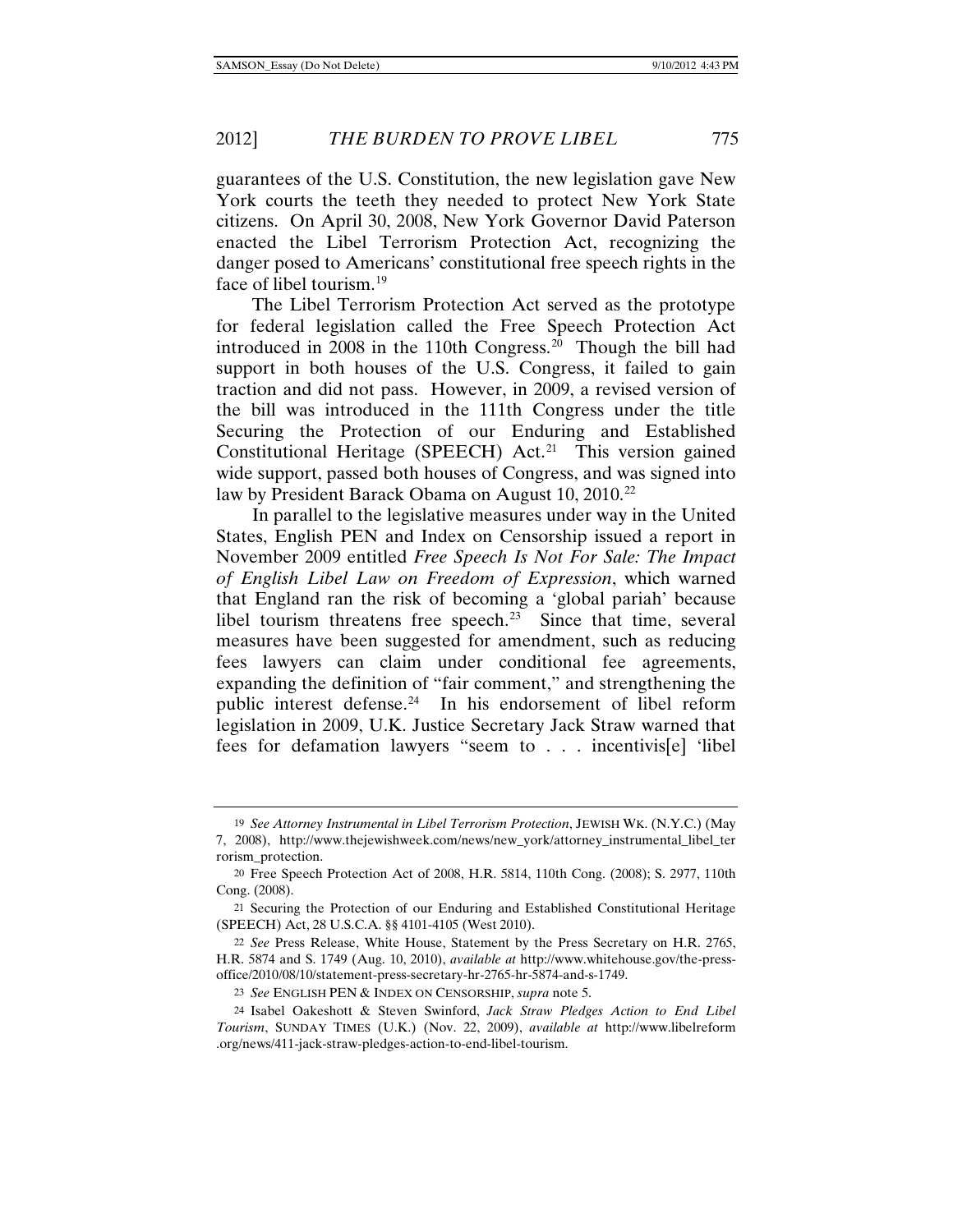tourism' . . . ."[25](#page-5-1) Nonetheless, the House of Commons abandoned the legislation early in 2010, only to see it revived again in a new form in early 2011.

<span id="page-5-0"></span>On March 15, 2011, the U.K. Ministry of Justice introduced a draft of the proposed Defamation Act of 2011 (Draft Defamation Bill)<sup>[26](#page-5-2)</sup> for "public consultation and pre-legislative scrutiny."<sup>[27](#page-5-3)</sup> The Consultation Paper in which the draft is contained is a comprehensive document that details the areas deemed in need of reform as a result of a "particular[] concern[] . . . that the threat of libel proceedings . . . not [be] used to frustrate robust scientific and academic debate, or to impede responsible investigative journalism and the valuable work undertaken by nongovernmental organisations."[28](#page-5-4) In an effort to curb libel tourism, the Justice Ministry also expressed its "wish to reduce the potential for trivial or unfounded claims and address the perception that our courts are an attractive forum for libel claimants with little connection to this country, so that our law is respected internationally."[29](#page-5-5)

The amendments to the defamation statute include defenses for truth, for matters of public interest, for "honest opinion," and for privilege.[30](#page-5-6) The reformers' efforts, however, are lacking as they have rejected amending the most obvious and troublesome cause of libel tourism—the "burden of proof" (the responsibility of a party to provide evidence to prove his innocence), which in defamation cases lies with the defendant. The Draft Defamation Bill only requires that the plaintiff or claimant prove that a defamatory statement was made, $31$  affirming the already existing practice, which requires that once the plaintiff has shown that his reputation was disparaged, the courts will presume that the statement is false and that it damaged the plaintiff.<sup>[32](#page-5-8)</sup> The

<sup>25</sup> *Id.*

<span id="page-5-2"></span><span id="page-5-1"></span><sup>26</sup> *See* MINISTRY OF JUSTICE, DRAFT DEFAMATION BILL: CONSULTATION, 2011, Cm. 8020, at 65-71 (U.K.) [hereinafter Draft Defamation Bill], *available at* http://www.justice. gov.uk/downloads/consultations/draft-defamation-bill-consultation.pdf. It should be noted that the reform measures apply only to England and Wales, and not the entire United Kingdom. *Id.* at 6. For the purposes of this Essay, any mention of England with respect to libel reform measures refers to the reforms in both England and Wales.

<sup>27</sup> *Id.* at 3.

<sup>28</sup> *Id.*

<span id="page-5-8"></span><span id="page-5-7"></span><span id="page-5-6"></span><span id="page-5-5"></span><span id="page-5-4"></span><span id="page-5-3"></span><sup>29</sup> *Id. See also* Thomas Sanchez, Note, *London, Libel Capital No Longer?: The Draft Defamation Act 2011 and the Future of Libel Tourism*, 9 U. N.H. L. REV. 469 (2011).

<sup>30</sup> Draft Defamation Bill, *supra* not[e 26,](#page-5-0) at 66-69 (Defamation Act §§ 2-5).

<sup>31</sup> *Id.* at Annex E, at 99 ¶ 4 (Evidence Base (for summary sheets), Introduction).

<sup>32</sup> *See* Michelle A. Wyant, *Confronting the Limits of the First Amendment: A Proactive*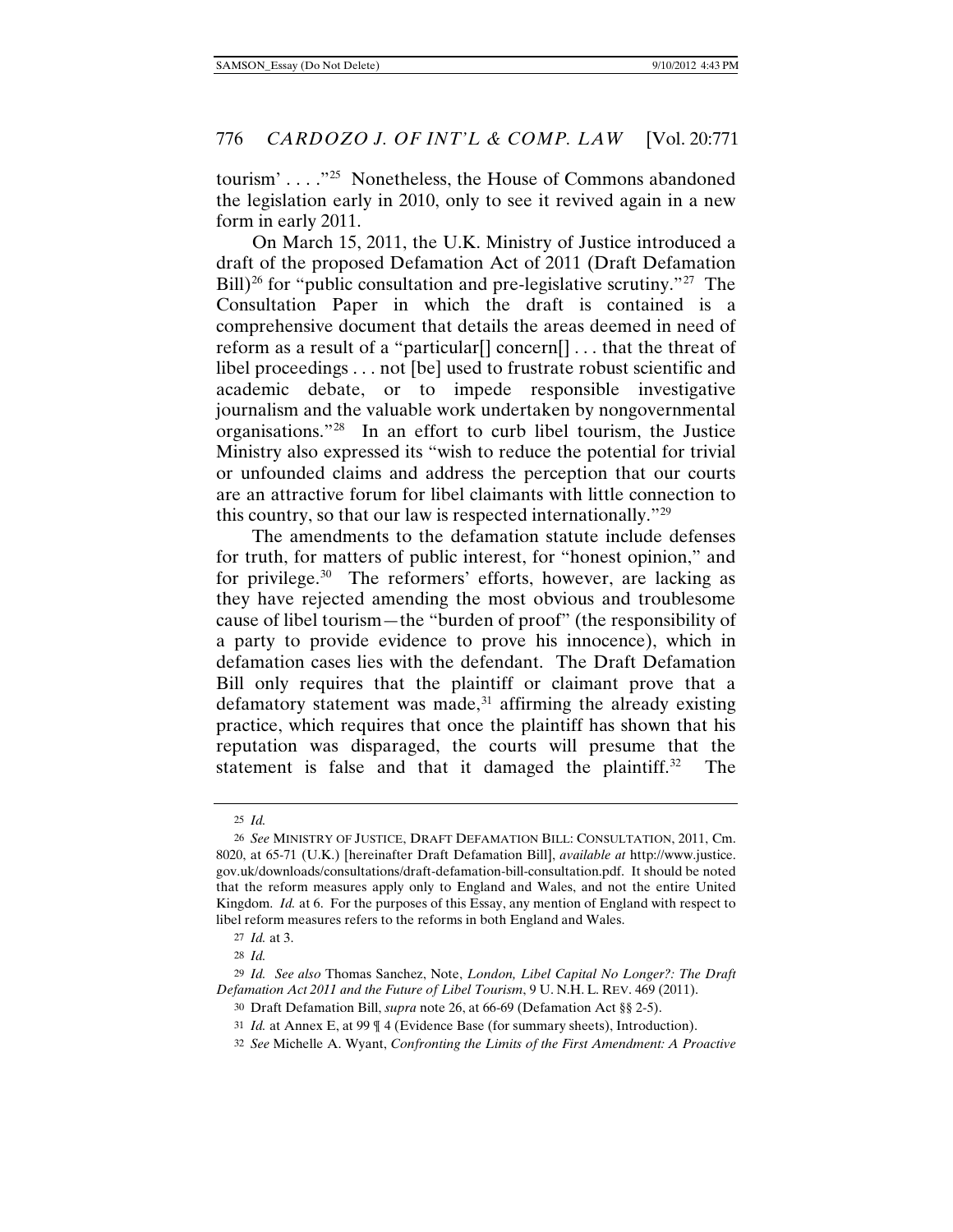defendant still must prove the statement's truth. The Bill states:

The burden of proving that the material is defamatory lies with the claimant. However, the claimant is not required to show that the material is false; there is a rebuttable presumption that this is the case and it is for the defendant to prove otherwise.<sup>[33](#page-6-0)</sup>

By declining to change the burden of proof, the Joint Committee on the Draft Defamation Bill—the libel reformers, as they are—seem not to comprehend or acknowledge the most basic and fundamental cause of the libel challenges facing England today. While expanding the scope of the various defenses is certainly important and valuable, libel tourism does not flourish in England because "fair comment" has failed to provide as much protection from litigation as "honest opinion." Rather, it thrives because England's libel law is plaintiff-friendly, as opposed to U.S. law, which favors the defendant.

## III. THE EVOLUTION OF U.S. DEFAMATION LAW: DIVERGING PATHS FOR THE BURDEN OF PROOF

Much of American law is derived from the English common law tradition. One primary subject upon which the laws of England and the United States markedly diverge is defamation and, most interestingly, the burden of proof in such cases.<sup>[34](#page-6-1)</sup>

Although there are instances in criminal law, both in the United States and England, where a burden of proof can *shift* from the plaintiff to the defendant, the English common law tradition always places the initial burden of proof on the plaintiff, *except* in defamation cases. England's defamation statute has always required the defendant to prove his innocence.<sup>[35](#page-6-2)</sup> Upon originally adopting English common law following American independence, U.S. defamation law shared this position. Ultimately, however, the United State chose to abandon it. History may reveal why England and the United States adhere to different standards for the burden of proof in the context of defamation cases.

*Approach for Media Defendants Facing Liability Abroad*, 9 SAN DIEGO INT'L L.J. 367, 378 (2008).

<span id="page-6-0"></span><sup>33</sup> Draft Defamation Bill, *supra* note [26,](#page-5-0) Annex E, at 99 ¶ 4 (Evidence Base (for summary sheets), Introduction).

<span id="page-6-2"></span><span id="page-6-1"></span><sup>34</sup> *See* Bachchan v. India Abroad Publ'ns, 585 N.Y.S.2d 661, 663 (Sup. Ct. 1992) ("[T]he difference between the American and English jurisdictions essentially comes down to where the burden of proof lies . . . .").

<sup>35</sup> *See infra* notes [36-](#page-7-0)[45](#page-7-1) and accompanying text.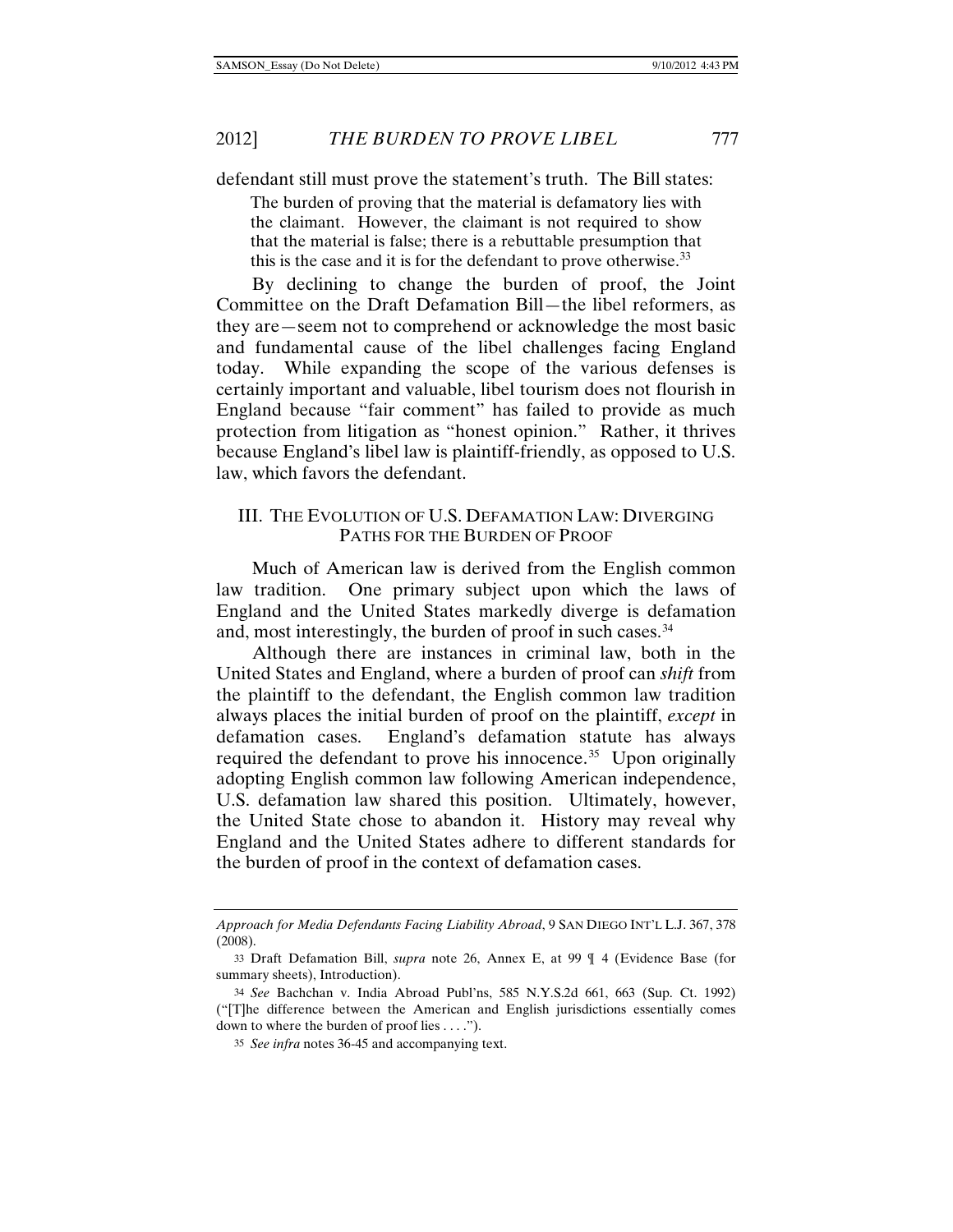<span id="page-7-13"></span><span id="page-7-2"></span><span id="page-7-0"></span>The English common law of criminal (or seditious) libel originated in 1606,<sup>[36](#page-7-3)</sup> in the court of Star Chamber at the Palace of Westminster, where the earliest recorded cases of libel are found.<sup>37</sup> The Star Chamber's purpose was to protect the sovereign from criticism, insurrection, and breaches of the peace by trying seditious libel and treason cases<sup>[38](#page-7-5)</sup> against "nobles [who] were too powerful" to be tried in lower courts.[39](#page-7-6) The Star Chamber infamous under Charles I for issuing rulings favoring the king was eventually abolished in 1641 by Parliament's Habeas Corpus Act,<sup>[40](#page-7-7)</sup> passed the year before. Although the court of Star Chamber dissolved, its practices set the standard for criminal libel as being any statement that was disparaging, regardless of its truth. $41$ 

England's Glorious Revolution of 1688 (which marked the ouster of King James II) and Bill of Rights of 1689<sup>[42](#page-7-9)</sup> further enhanced Parliament's powers and limited those of the Crown. Despite this new order, respect for authority still influenced the exercise of expression. To date, the English Bill of Rights only protects the "freedome of Speech and Debates or Proceedings in Parlyament,"<sup>[43](#page-7-10)</sup> but does not provide guarantees for the general population outside of Parliament's chambers. Traditionally, English society was a hierarchical system based on nobility, status, and honor.<sup>44</sup> Even after the monarchy was no longer central to politics, and the power of Parliament's House of Lords had diminished in favor of the House of Commons, deference to social betters remained a key part of the political and social order.<sup>[45](#page-7-12)</sup> So,

<span id="page-7-3"></span><span id="page-7-1"></span><sup>36</sup> *See* de Libellis Famosis, (1606) 77 Eng. Rep. 250 (Star Chamber), *available at* oll.libertyfund.org/title/911/106331.

<span id="page-7-4"></span><sup>37</sup> *See* Russell L. Weaver & David F. Partlett, *International and Comparative Perspectives on Defamation, Free Speech, and Privacy: Defamation Free Speech, and Democratic Governance*, 50 N.Y.L. SCH. L. REV. 57, 61 (2006).

<span id="page-7-5"></span><sup>38</sup> CHARLES A. RUUD, FIGHTING WORDS: IMPERIAL CENSORSHIP AND THE RUSSIAN PRESS, 1804–1906, at 9 (1982).

<span id="page-7-6"></span><sup>39</sup> MARTIN L. NEWELL, THE LAW OF SLANDER AND LIBEL IN CIVIL AND CRIMINAL CASES 22 (4th ed. 1924).

<span id="page-7-7"></span><sup>40</sup> An Act for the Regulating the Privie Councell and for taking away the Court commonly called the Star Chamber (Habeas Corpus Act), 1640, 16 Car., c. 10, § 1 (Eng.).

<sup>41</sup> RUUD, *supra* not[e 38,](#page-7-2) at 9.

<span id="page-7-9"></span><span id="page-7-8"></span><sup>42</sup> Bill of Rights, 1689, 1 W. & M., c. 2 (Eng.), *available at* http://www.legislation.gov .uk/aep/WillandMarSess2/1/2 (last visited Apr. 5, 2012).

<span id="page-7-12"></span><span id="page-7-11"></span><span id="page-7-10"></span><sup>43</sup> *Id.* ("Freedome of Speech and Debates or Proceedings in Parlyament ought not to be impeached or questioned in any Court or Place out of Parlyament.").

<sup>44</sup> *See* Partlett, *supra* not[e 13,](#page-3-6) at 634-35.

<sup>45</sup> *Id.*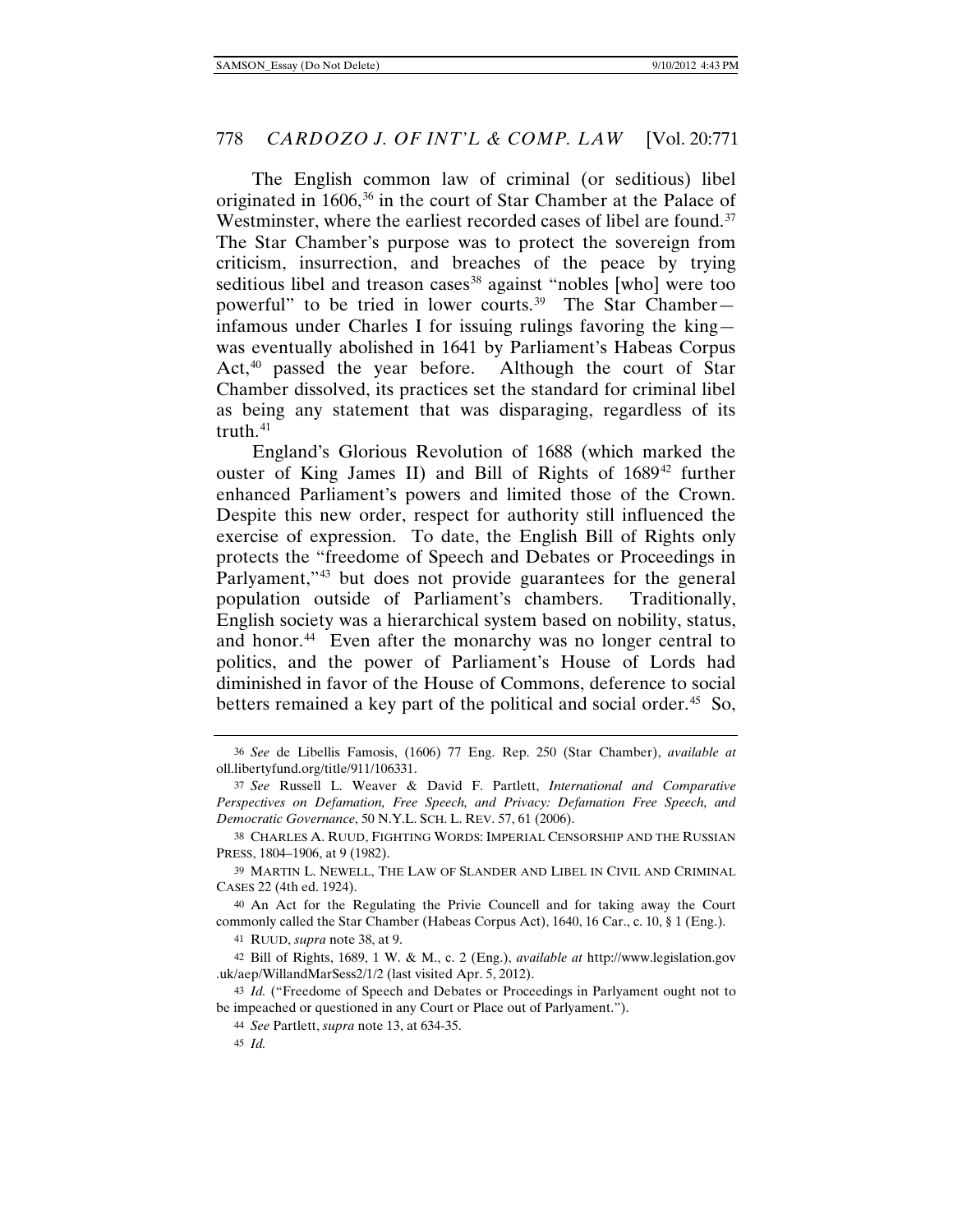the burden of proof remained plaintiff-friendly—if a person insulted someone's honor, he was then was responsible for proving his own case.

English *criminal* libel law rejected the truth defense because even a true statement could lead to a breach of the peace. *Civil* libel law, however, allowed a truth defense because private claims posed a lesser threat to public order, since offenses were between individuals, as opposed to criminal libel, which was an offense against the Crown.[46](#page-8-1) Nonetheless, a truth *defense* offers far less protection to the accused than a *presumption* of truth. Despite significant similarities between U.S. law and English common law, America's Founding Fathers differed from the English on the issue of fundamental freedom. The U.S. Bill of Rights—adopted in 1791 to protect citizens from the tyranny of a king or strong central government—enshrined that protection in the Bill's First Amendment, which prohibits Congress from making laws that "abridg[e] the freedom of speech, or of the press."<sup>[47](#page-8-2)</sup> Honor, reputation, and status, though important, were not as central to social and political life in America. Freedom was paramount, and so the presumption of truthfulness eventually became the cornerstone of American libel law as a result of three monumental cases.

<span id="page-8-0"></span>The first case was the trial of *New York Weekly Journal* publisher John Peter Zenger, decided in the colonial court on August 4, 1735. [48](#page-8-3) Zenger was charged with the criminal offense of seditious libel (under English common law) for publishing articles that criticized the Crown's appointed colonial governor, William Cosby.[49](#page-8-4) Zenger's lawyer, Andrew Hamilton, did not dispute the allegations against his client, but rather argued that a true statement could not be libelous, even though truth was not a permitted defense to seditious libel at the time.<sup>[50](#page-8-5)</sup> English libel law

<span id="page-8-6"></span><sup>46</sup> *See* RUUD *supra* note [38,](#page-7-2) at 9.

<sup>47</sup> U.S. CONST. amend. I.

<span id="page-8-3"></span><span id="page-8-2"></span><span id="page-8-1"></span><sup>48</sup> Trial of John Peter Zenger, 17 Howell's St. Tr. 675 (1735). *See also Zenger Order of 'Not Guilty*,*'* HIST. SOC'Y CTS. ST. N.Y., http://www.courts.state.ny.us/history/Zenger \_order.htm (last visited Apr. 4, 2012) (an image of the original August 4, 1735 order in the case of the King vs. John Peter Zenger) ("The Jury Brought in their Verdict of not guilty.").

<span id="page-8-4"></span><sup>49</sup> 1 DOCUMENTS OF AMERICAN CONSTITUTIONAL AND LEGAL HISTORY 21 (Melvin I. Urofsky & Paul Finkelman eds., 2d ed. 2002).

<span id="page-8-5"></span><sup>50</sup> *See* William R. Glendon, *The Trial of John Peter Zenger*, 68 N.Y. ST. B.J. 48, 48 (1996); DOCUMENTS OF AMERICAN CONSTITUTIONAL AND LEGAL HISTORY, *supra* note [49,](#page-8-0) at 21.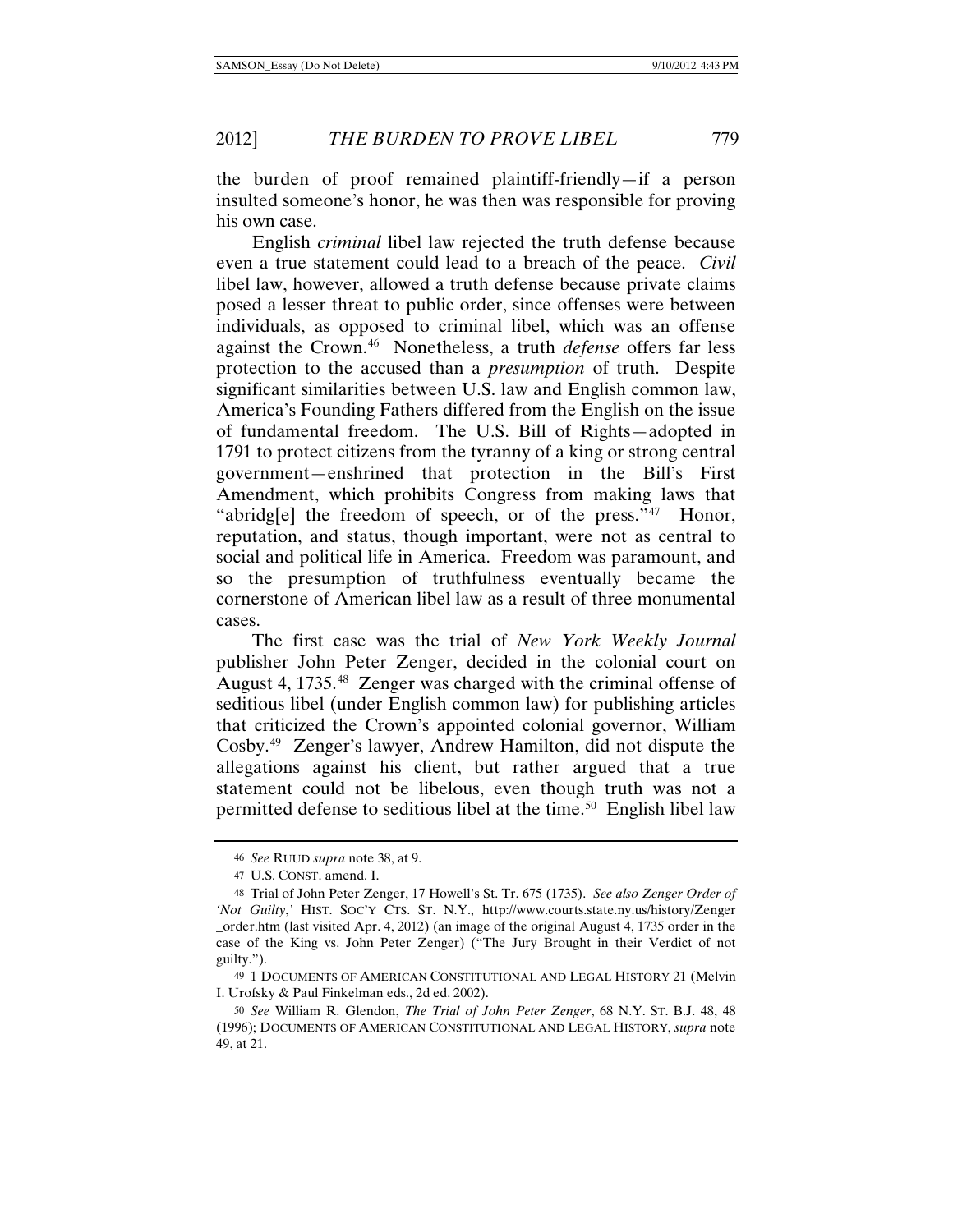was established for instances "where the king's safety or honour was concerned."<sup>51</sup> Thus, Hamilton argued that an incident in New York does not have the "dangerous consequences that it might in Westminster-hall," and so England's libel law should no longer apply.[52](#page-9-1) Despite Zenger's confession of 'guilt,' Hamilton convinced the jury to disregard the law as immoral and unjust—a practice called jury nullification—and Zenger was acquitted.<sup>[53](#page-9-2)</sup>

While often celebrated as a victory for freedom of speech and of the press, neither English nor U.S. libel laws changed because of the Zenger trial.<sup>[54](#page-9-3)</sup> The case opened the door, however, to broader free speech rights, and it set the stage for what was to come.<sup>[55](#page-9-4)</sup>

The second case, *People v. Croswell*,<sup>[56](#page-9-5)</sup> resulted in a formal break with English precedent and officially established truth as a defense to criminal libel in America. In *Croswell*, Harry Croswell was criminally charged with the seditious libel of President Thomas Jefferson.<sup>[57](#page-9-6)</sup> After the lower court convicted Croswell, he appealed to the Supreme Court of New York, which was then the state's highest bench.<sup>[58](#page-9-7)</sup> Alexander Hamilton—unrelated to Andrew—defended Croswell on appeal, arguing that "the liberty of the press consists in the right to publish, with impunity, truth, with good motives, for justifiable ends, though reflecting on government, magistracy, or individuals."[59](#page-9-8) While two of the four justices found merit in Hamilton's argument, the other two looked to the law as it existed and noted that New York law was still derived from English law. Since the court was divided, it was

<sup>51</sup> *Zenger*, 17 Howell's St. Tr. at 697-98.

<sup>52</sup> *Id.* at 697.

<span id="page-9-2"></span><span id="page-9-1"></span><span id="page-9-0"></span><sup>53</sup> Glendon, *supra* note [50,](#page-8-6) at 48. The Zenger case was the first instance of jury nullification in the colonies. *See id.* The case paved the way for the practice in the American judicial system leading to its use by juries who find the government's laws to be morally repugnant or unpopular.

<span id="page-9-3"></span><sup>54</sup> *See* DOCUMENTS OF AMERICAN CONSTITUTIONAL AND LEGAL HISTORY, *supra* not[e 49,](#page-8-0) at 21.

<sup>55</sup> *See id.* at 21-22.

<sup>56</sup> 3 Johns. Cas. 337 (N.Y. Sup. Ct. 1804).

<span id="page-9-6"></span><span id="page-9-5"></span><span id="page-9-4"></span><sup>57</sup> *Id.* at 337-39. After Thomas Jefferson was elected President in 1803, his new administration sought to avenge the honor of Republican journalists who were brutally prosecuted by the Federalists under the notorious Sedition Act of 1798. To make an example of a Federalist press, Republicans charged Harry Croswell—the young editor of a new Federalist newspaper called *The Wasp*—with seditious libel of President Jefferson. *See generally* Paul McGrath, People v. Croswell*—Alexander Hamilton and the Transformation of the Common Law of Libel*, 7 JUD. NOTICE 5 (2011).

<span id="page-9-8"></span><span id="page-9-7"></span><sup>58</sup> 3 Johns. Cas. at 341-42.

<sup>59</sup> *Id.* at 360.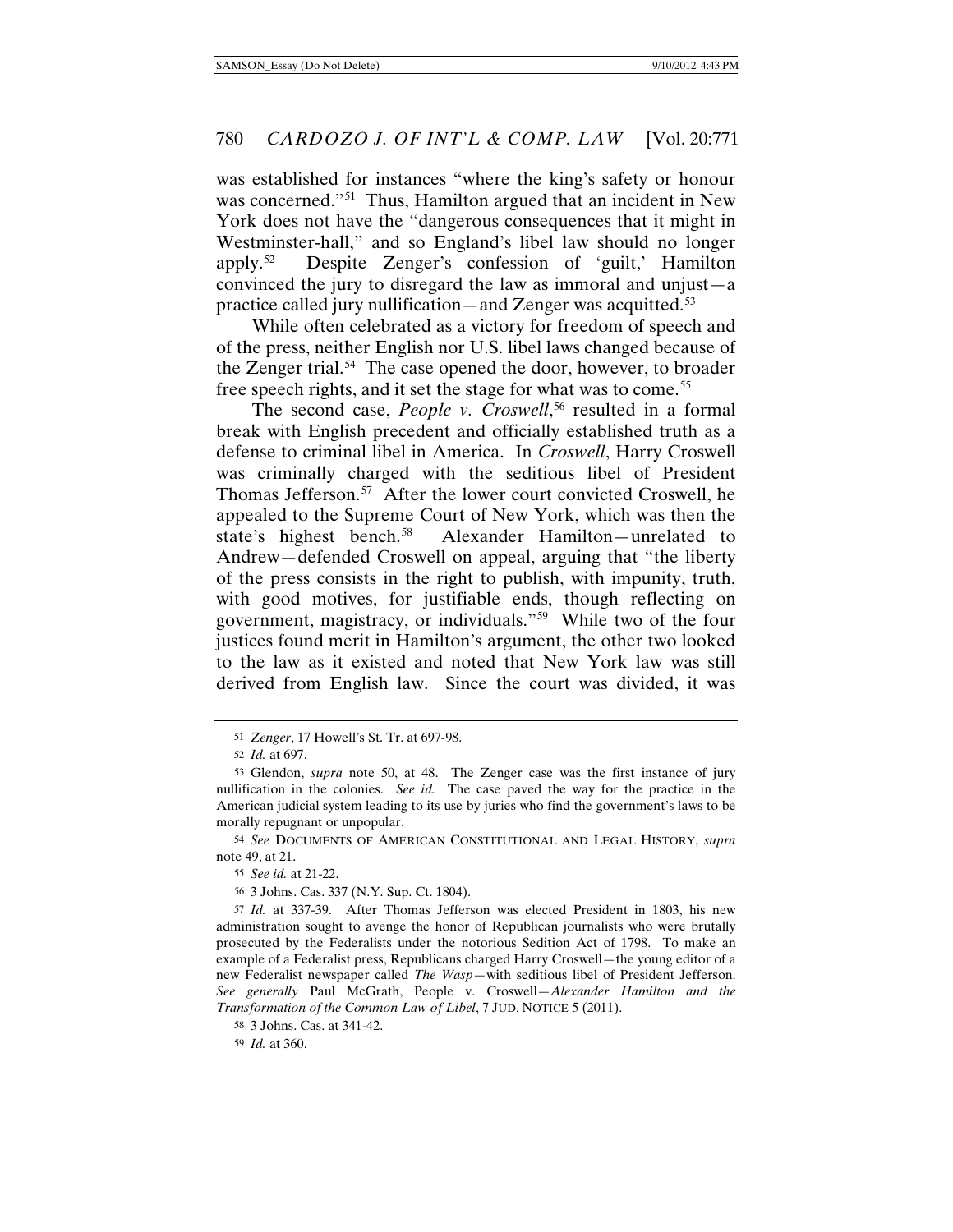required to uphold Croswell's conviction.<sup>[60](#page-10-0)</sup> But the following year in 1805, the New York State Legislature incorporated Alexander Hamilton's argument into law and amended New York's criminal defamation statute to include the truth defense to libel.<sup>[61](#page-10-1)</sup>

Truth as an absolute defense to defamation was formally written into the New York State Constitution of  $1821$ .<sup>[62](#page-10-2)</sup> Article VII, section 8—concerning the freedom of speech and press and material evidence in libel cases—stated:

Every citizen may freely speak, write, and publish his sentiments on all subjects, being responsible for the abuse of that right; and no law shall be passed to restrain or abridge the liberty of speech, or of the press. In all prosecutions or indictments for libels, the truth may be given in evidence, to the jury; and if it shall appear to the jury that the matter charged as libellous [sic] is true, and was published with good motives and for justifiable ends, the party shall be acquitted; and the jury shall have the right to determine the law and the fact.<sup>[63](#page-10-3)</sup>

Rather significantly, permitting the introduction of the truth as evidence ultimately led to the presumption of truth in libel cases placing the burden of proving falsehood on the plaintiff.

The third case, *Sullivan*, extended the standard of truthfulness and placed an even heavier burden on the plaintiff. Under *Sullivan* a plaintiff who is a public figure must show that a publisher acted with "actual malice"—i.e., knowledge that the published information was false or recklessly disregarded the truth.[64](#page-10-4) As a result of *Sullivan*, the burden of proof under U.S. defamation law shifted from the defendant to the plaintiff, marking a formal departure from the standards of the English libel statute.<sup>[65](#page-10-5)</sup>

<sup>60</sup> *Id.* at 362-63.

<span id="page-10-1"></span><span id="page-10-0"></span><sup>61</sup> 1805 N.Y. Laws c. 90, § 2, *reprinted in* People v. Croswell, 3 Johns. Cas. 337, 412 (N.Y. Sup. Ct. 1804).

<span id="page-10-2"></span><sup>62</sup> N.Y. CONST. of 1821, *reprinted in* 5 THE FEDERAL AND STATE CONSTITUTIONS, COLONIAL CHARTERS, AND OTHER ORGANIC LAWS OF THE STATES, TERRITORIES, AND COLONIES NOW OR HERETOFORE FORMING THE UNITED STATES OF AMERICA 2639 (Francis Newton Thorpe ed., 1909).

<sup>63</sup> *Id.* art. VII, § 8, at 2648.

<span id="page-10-5"></span><span id="page-10-4"></span><span id="page-10-3"></span><sup>64</sup> N.Y. Times Co. v. Sullivan, 376 U.S. 254, 279-80 (1964). *See* Weaver & Partlett, *supra* note [37,](#page-7-13) at 66 ("*Sullivan* changed common law doctrine and practice in the United States."); *see also id.* at 66-68.

<sup>65</sup> Weaver & Partlett, *supra* not[e 37,](#page-7-13) at 67.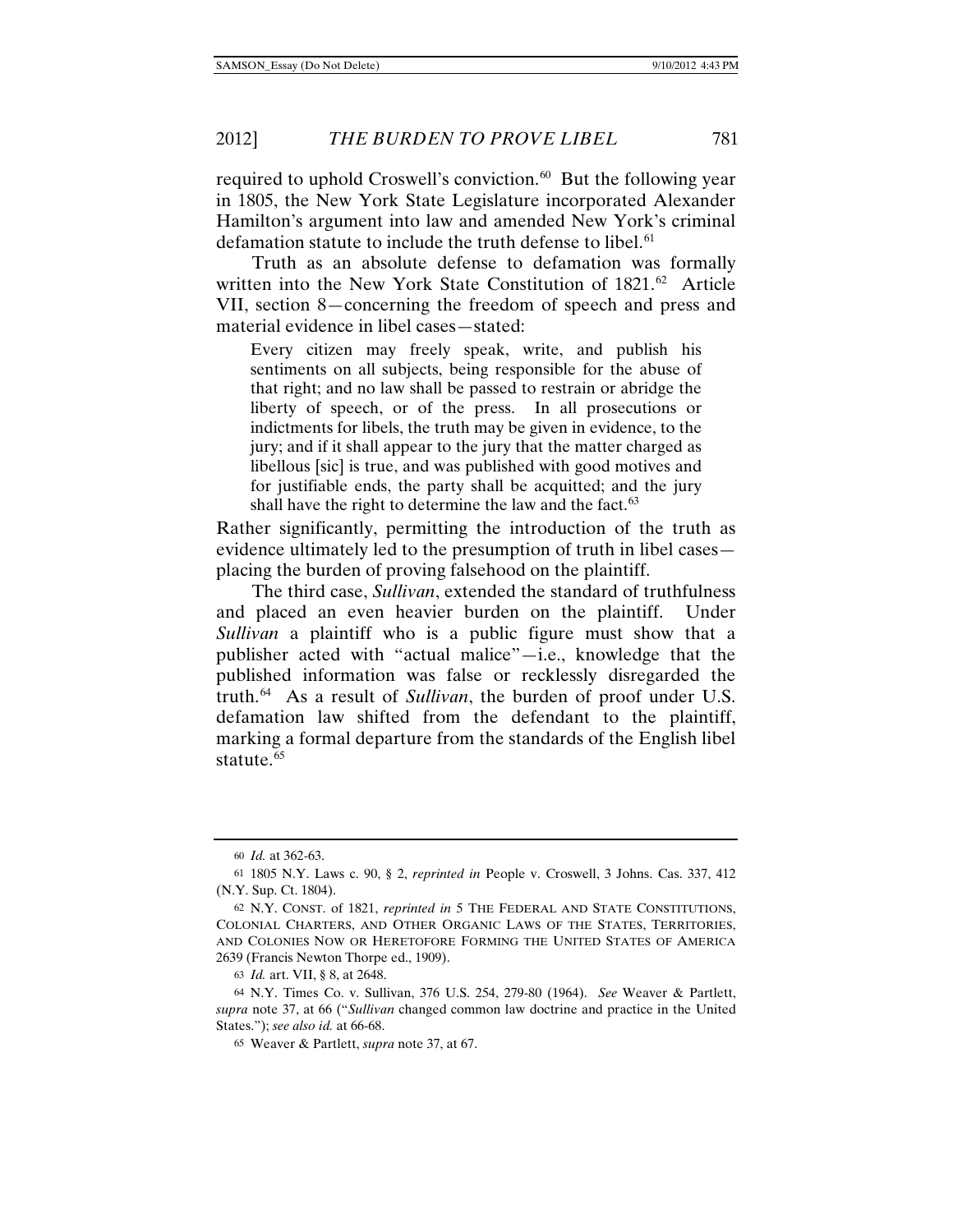#### IV. RESPONSES AND REFORM

Even prior to the introduction of the Draft Defamation Bill, England had been making progress towards meaningful libel reform. Since 1999, what is known as the "*Reynolds* defense" has served as a beacon of hope for libel reformers. The case of *Reynolds v. Times Newspapers Ltd.*[66](#page-11-0) extended the "qualified privilege" defense to the mass media. The defense provides protection from defamation lawsuits for responsible journalists who publish information that is in the public interest, even if the information is ultimately found to be untrue.<sup>[67](#page-11-1)</sup>

The case of *Jameel v. Wall Street Journal Europe*<sup>[68](#page-11-2)</sup> affirmed the *Reynolds* defense and streamlined its guidelines. At the time of the ruling, *Jameel* was considered to be "[the dawn of] [a] revolutionary new era of defamation law in Great Britain."[69](#page-11-3)  After the decision was rendered, the lawyer for the *Wall Street Journal Europe* stated: "The decision is an important step in moving freedom of speech closer to that enjoyed by the U.S. media under the First Amendment."[70](#page-11-4) This may have been true, but it is still not close enough, because despite the progress of *Jameel*, the burden of proof remains squarely on the defendant.

The *Reynolds* defense, with the *Jameel* expansion, is similar in its application to the standard derived from *Sullivan*. However, in the United States, the defendant's truthfulness is presumed and the plaintiff must prove the defendant acted with actual malice, while in England the defendant must invoke the *Reynolds* defense and prove his own innocence. In other words, despite the progress of *Reynolds*, English libel law is still plaintiff-friendly. A more broadly effective libel reform measure for English law would be to shift the burden of proof from the defendant to the plaintiff,

<span id="page-11-0"></span><sup>66</sup> [1999] UKHL 45, [2001] 2 A.C. 127 (appeal taken from Eng.). *See generally* Russell L. Weaver, Andrew T. Kenyon, David F. Partlett & Clive P. Walker, *Defamation Law and Free Speech:* Reynolds v. Times Newspapers *and the English Media*, 37 VAND. J. TRANSNAT'L L. 1255 (2004) (discussing the balance between reputation and free expression).

<sup>67</sup> *See* Weaver & Partlett, *supra* not[e 37,](#page-7-13) at 71-72.

<sup>68</sup> [2006] UKHL 44, [2007] 1 A.C. 359 (appeal taken from Eng.).

<span id="page-11-3"></span><span id="page-11-2"></span><span id="page-11-1"></span><sup>69</sup> Marin Roger Scordato, *The International Legal Environment for Serious Political Reporting Has Fundamentally Changed: Understanding the Revolutionary New Era of English Defamation Law*, 40 CONN. L. REV. 165, 167 (2007).

<span id="page-11-4"></span><sup>70</sup> Frances Gibb, *Landmark Ruling Heralds US-Style Libel Laws in Britain*, TIMES (U.K.) (Oct. 12, 2006), *available at* http://www.singaporedemocrat.org/articletimeslibel laws.html.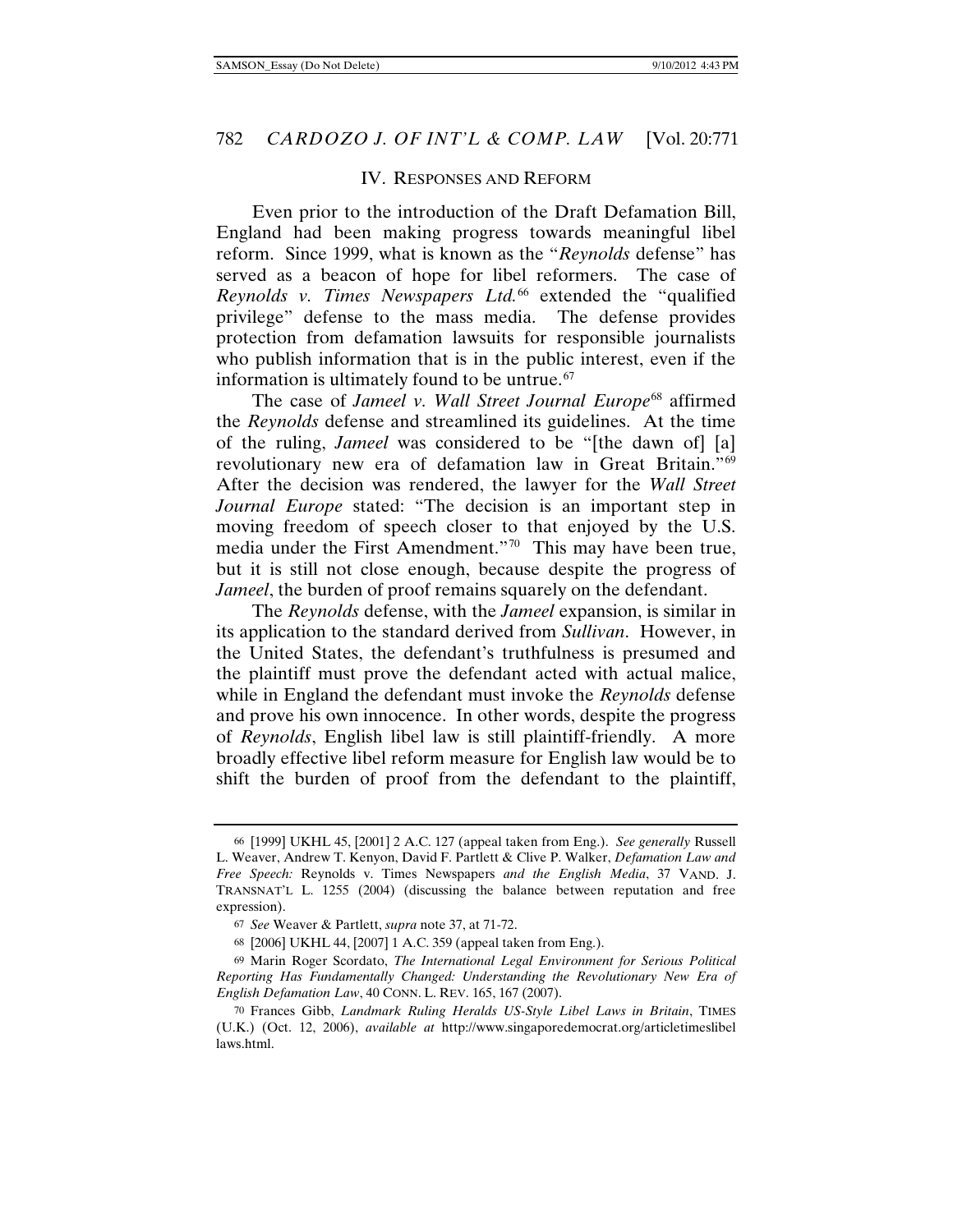thereby eliminating the root cause of many potential libel tourism cases.

In a related measure, on January 12, 2010, England's obsolete criminal libel law was eliminated by section 73 of the Coroners and Justice Act of 2009.<sup>[71](#page-12-0)</sup> Abolition of the defunct criminal libel law was a positive step towards bringing the written statutes in line with actual practice. But despite this long-overdue measure, the English civil libel law that remains is still anachronistic and the Draft Defamation Bill is not sufficiently inclusive to update an outmoded concept. In modern-day England, obligating a libel defendant to bear the burden of proof is a requirement that is a relic of the past—a mere prop or support for a hierarchical structure that serves no real purpose and essentially no longer exists.

Yet, the libel reformers responsible for the Draft Defamation Bill, holding steadfast to the common law tradition of favoring reputation over free speech, have rejected any attempt to include the burden of proof as an item in serious need of reform. It was requested that the Draft Defamation Bill consider changing the burden of proof in cases involving corporations,<sup>[72](#page-12-1)</sup> effectively requiring "that the corporation would have to prove that the allegation made against it was not true."[73](#page-12-2) However, the Joint Committee dismissed the suggestion out of hand saying:

Proving a negative is always difficult, and it may be unduly onerous on a corporate claimant to require them to prove the falsehood of the allegations. We therefore do not consider that any formal reversal of the burden of proof is appropriate.<sup>[74](#page-12-3)</sup>

The language of the Draft Defamation Bill nearly analogizes the large corporation to King Charles I in the seventeenth century, with the weaker underling yielding to the greater and more powerful leader. This demonstrates that perhaps English libel reformers are still clinging to a remnant of old attitudes. Interestingly, the Joint Committee's response exemplifies the cultural differences between the United States and England, which have not been entirely bridged even after all these years. England

<span id="page-12-1"></span><span id="page-12-0"></span><sup>71</sup> Coroners and Justice Act, 2009, c. 25, § 73 (Eng.) ("The following offences under the common law of England and Wales and the common law of Northern Ireland are abolished—(a) the offences of sedition and seditious libel; (b) the offence of defamatory libel; (c) the offence of obscene libel.").

<sup>72</sup> Draft Defamation Bill. *supra* not[e 26,](#page-5-0) §§ 143-144, at 54.

<sup>73</sup> *Id.* § 144.

<span id="page-12-3"></span><span id="page-12-2"></span><sup>74</sup> *Id.*